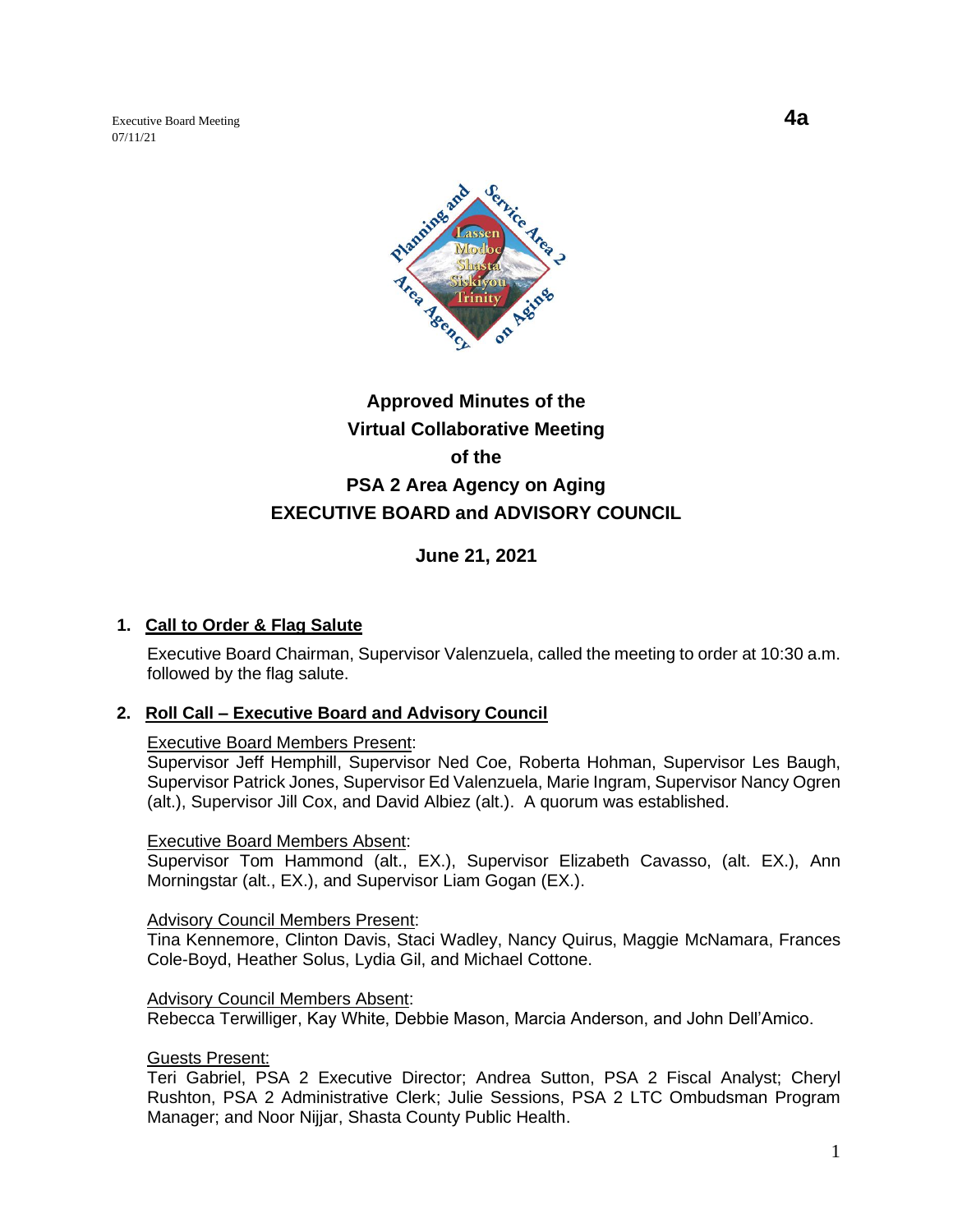### **3. Approval of Agenda\***

- **MSP: Supervisor Baugh motioned for the approval of the agenda, seconded by Supervisor Jones, all aye, motion carried.** 
	- **4. Approval of Consent Agenda\***
- **MSP: Supervisor Baugh motioned for the approval of the consent agenda, seconded by Supervisor Valenzuela, all aye, motion carried. Supervisor Coe abstained.**
	- **5. Approval of Advisory Council Virtual Meeting Minutes** (June 4, 2021)
- **MSP: Mike Cottone motioned for the approval of the Advisory Council Virtual Meeting Minutes for June 4, 2021, seconded by Maggie McNamara, all aye, motion carried.**

## **6. Open Session**

No comments.

### **7. Executive Board's Report**

Supervisor Valenzuela inquired on the Governor's budget and its impact on PSA 2 services. Director Gabriel stated she had information to report later in the meeting.

# **8. Advisory Council Report**

Advisory Council Chairman, Clinton Davis, reported that the council has a vacancy in Lassen, Modoc, Siskiyou and three in Trinity Counties. Mr. Davis also reported that despite the pandemic, the Advisory Council was able to conduct business in an altered manner to move activities forward. More to be discussed later in the meeting with the Advisory Council Year End Activity Report.

# **9. Executive Director's Report –** Teri Gabriel, Executive Director

### a. Update on Program Services and Emergency Funding - COVID-19 pandemic

 Director Gabriel provided an update on the guidance related to reopening dining centers for nutrition service providers. Although reopening guidance was shared by the California Department of Aging (CDA), concerns remain with the nutrition service providers in reopening their programs. Those concerns are being addressed by the CA Association of Area Agencies on Aging (C4A) Nutrition Workgroup which is also working to develop a reopening protocol to address concerns. More information to come as it becomes available. The Ombudsman Program continues to conduct on-site long-term care facility monitoring and the HICAP program is preparing to reopen their office to provide in-person counseling.

### b. Update on CARES Act Funding

Director Gabriel reported that PSA 2 received Coronavirus Aid, Relief, and Economic Security Act funding last year. Funding is available to support C-2 Home Delivered Meal, III B Supportive Services, III E Family Caregiver Support Program, and the Ombudsman Program. Due to the challenge in spending down the CARES Act funding during the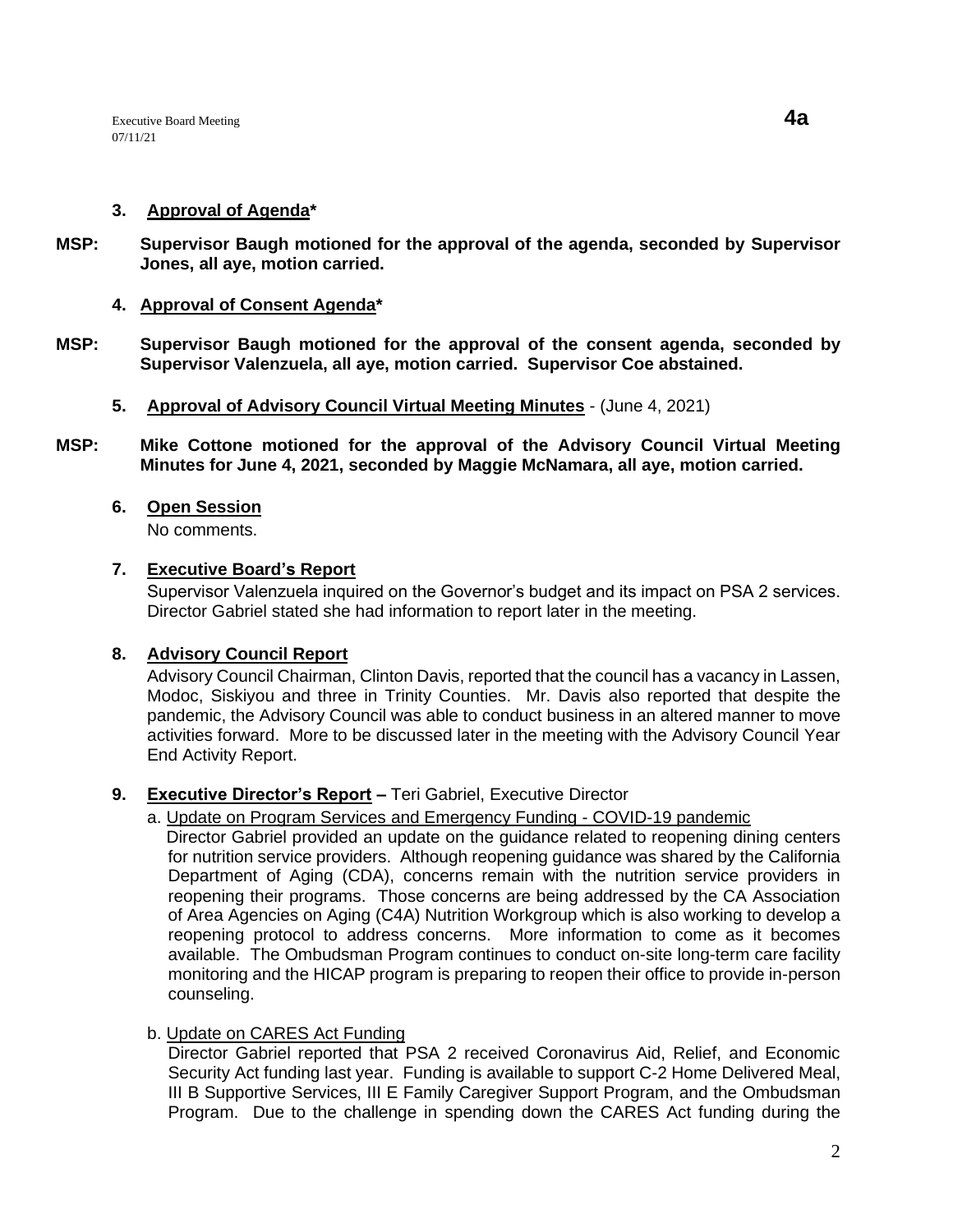pandemic, CDA has extended the use of the funding until September 30, 2022. This deadline extension will allow PSA 2 to focus on spending down CARES Act funding to expand program services.

Director Gabriel also reported that since the state remains in a Major Disaster Declaration status, nutrition service providers have the opportunity to use CARES Act funding to purchase shelf-stable meals for their Home Delivered Meal program participants.

#### c. Update on Trinity County Request for Proposal (RFP) Process

Director Gabriel reported that the RFP process in Trinity Co. concluded with a deadline of June 7<sup>th</sup> to apply for C-1 Congregate, C-2 Home Delivered Meal and III B Transportation services funded for the 2021-2024 funding period. Only one letter of interest was received late in the RFP process for transportation services. Unfortunately, no applications were received by the established deadline. Director Gabriel is in communication with the Trinity Co. Executive Board Supervisors to plan a discussion with community partners to develop a plan to creatively restore PSA 2 funded nutrition and transportation program services in the community. Other PSAs have offered insight on similar situations following unsuccessful RFP processes.

### d. Update on Lassen Senior Services Inventory Recovery Process

Director Gabriel reported that efforts continue in recovering property assigned to Lassen Senior Services, Inc. (LSS) following the termination of their contract with PSA 2 in April 2021. PSA 2 staff visited LSS on May 6, 2021 to recover transportable property; however, larger equipment remained on site which could not be transported. In a letter to LSS dated May 14, 2021, LSS was offered the opportunity to purchase the unrecovered property and equipment. A public notice dated May 21, 2021 was also released to LSS program participants regarding a potential security incident related to the disposal of a PSA 2 computer prior to verifying that the hard drive had been cleaned of any confidential participant information. On June 1, 2021, PSA 2 received a letter from LSS indicating their plan to purchase some outstanding inventory. On June 11, 2021, PSA 2 responded to LSS's letter with next steps in addressing unrecoverable property and included an invoice for the property LSS requested to purchase. Director Gabriel also reported that a Cashier's Check for the equipment to be purchased and a check for the reimbursement of unspent Families First Coronavirus Relief Act (FFCRA) funding was received from LSS last Friday [June 18, 2021]. The funds from the equipment purchase will go directly to CDA and the FFCRA funding will be redistributed to existing PSA 2 service providers at a later date since that funding must be expended by September 30, 2021.

Director Gabriel reported that a timeline for the Lassen County RFP process has been developed and public notice will be released in the coming weeks.

#### e. Other

Director Gabriel reported that notice from CDA regarding the Governor's budget includes increased funding to support Area Agencies on Aging and program services. Additional funding is also available to AAAs for vaccination and education efforts. CDA will use a portion of the federal vaccine funding for media ads to encourage older adults to become vaccinated and to seek resources. The AAAs will use allocated funding at the local level for outreach on vaccination resources.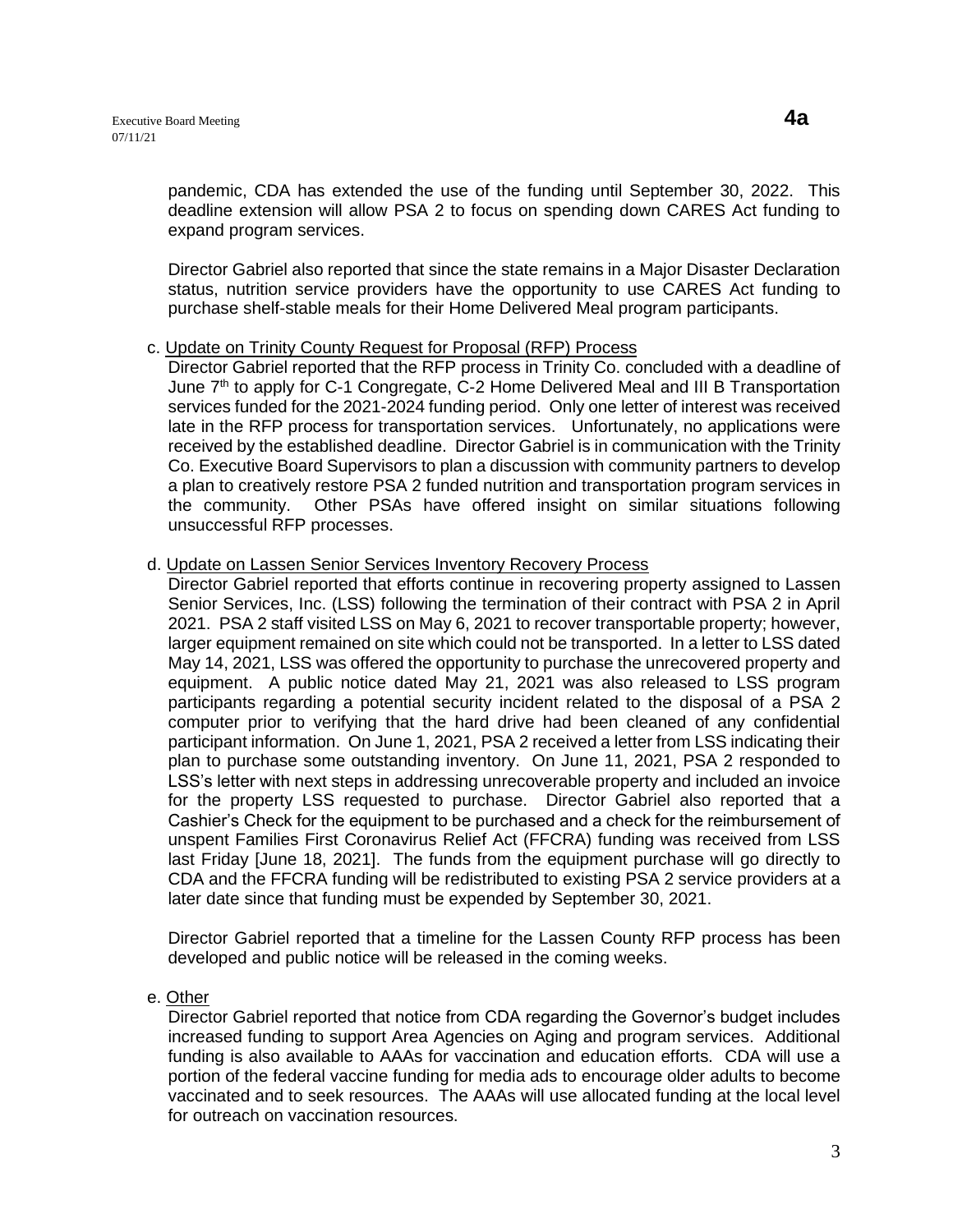Director Gabriel further reported that significant investments are included in the Governor's budget to advance the goals of the Master Plan for Aging, as well as a plan to increase the baseline Administrative funding for AAAs. The Administrative funding has not been increased since the original development of the AAAs and is greatly needed to help meet administrative requirements of the AAAs, especially with the increase in program funding.

Additional AAA funding is available from CDA through the 2021 Consolidated Appropriations Act (HR 133) and the 2021 American Rescue Plan (HR 1319). This funding supports the HICAP program, Senior Nutrition Programs, Supportive Services and Family Caregiver Support Programs. The Fall Prevention Program deadline to expend funding has been extended into 2022, although the amount of funding available to AAAs has not increased at this time. The Ombudsman Program is also included in the program funding increase plan. More information will be provided as it becomes available.

Supervisor Baugh inquired on the legal ramifications of PSA 2 and the nutrition service providers to become vaccine police upon reopening and the concerns related to HIPAA violations should programs inquire if a participant has been vaccinated. Director Gabriel stated this matter is a shared concern with service providers and amongst other AAAs which has led to the reopening protocol being developed by the C4A Nutrition Workgroup. The protocol will not demand that participants be vaccinated and will use the honor system for those participants disclosing their vaccination status. There is much to consider in the reopening process which has slowed the reopening of dining centers across the state.

#### **10. Acknowledge Proclamation for June 2021 as Elder Abuse Awareness Month\***

Director Gabriel read from the C4A Elder Abuse Awareness Campaign materials to address PSA 2's partnership in raising awareness on elder abuse through the KNOW ABUSE, REPORT ABUSE campaign in the 5-county region. The purpose of the campaign is to educate the public on the various types of elder abuse and how to recognize and report abuse to local adult protective services agencies and the Long-Term Care Ombudsman Program.

Director Gabriel referenced the Proclamation enclosed in the board packet acknowledging June 2021 as Elder Abuse Awareness Month. Supervisor Valenzuela suggested presenting the Elder Abuse Awareness Month Proclamations to the Board of Supervisors to help raise awareness at the county level.

### **11. Elder Abuse Report from PSA 2 Programs** – PSA 2 Ombudsman Program Manager, Julie Sessions

Julie Sessions, PSA 2 Ombudsman Program Manager, provided a presentation on the definition of elder abuse and the various types of abuse which can be inflicted on an older and dependent adult – physical, sexual, financial exploitation, emotional, abandonment and self-neglect. Financial exploitation continues to be the most common form of abuse, with physical abuse being second and self-neglect being third. Dependent abuse is also of great concern as dependent adults rely on others for their care and safety. As individuals age, they become isolated which makes for greater targets for abuse. Older adults from every level of income can become victims of abuse as well as those in long-term care facilities.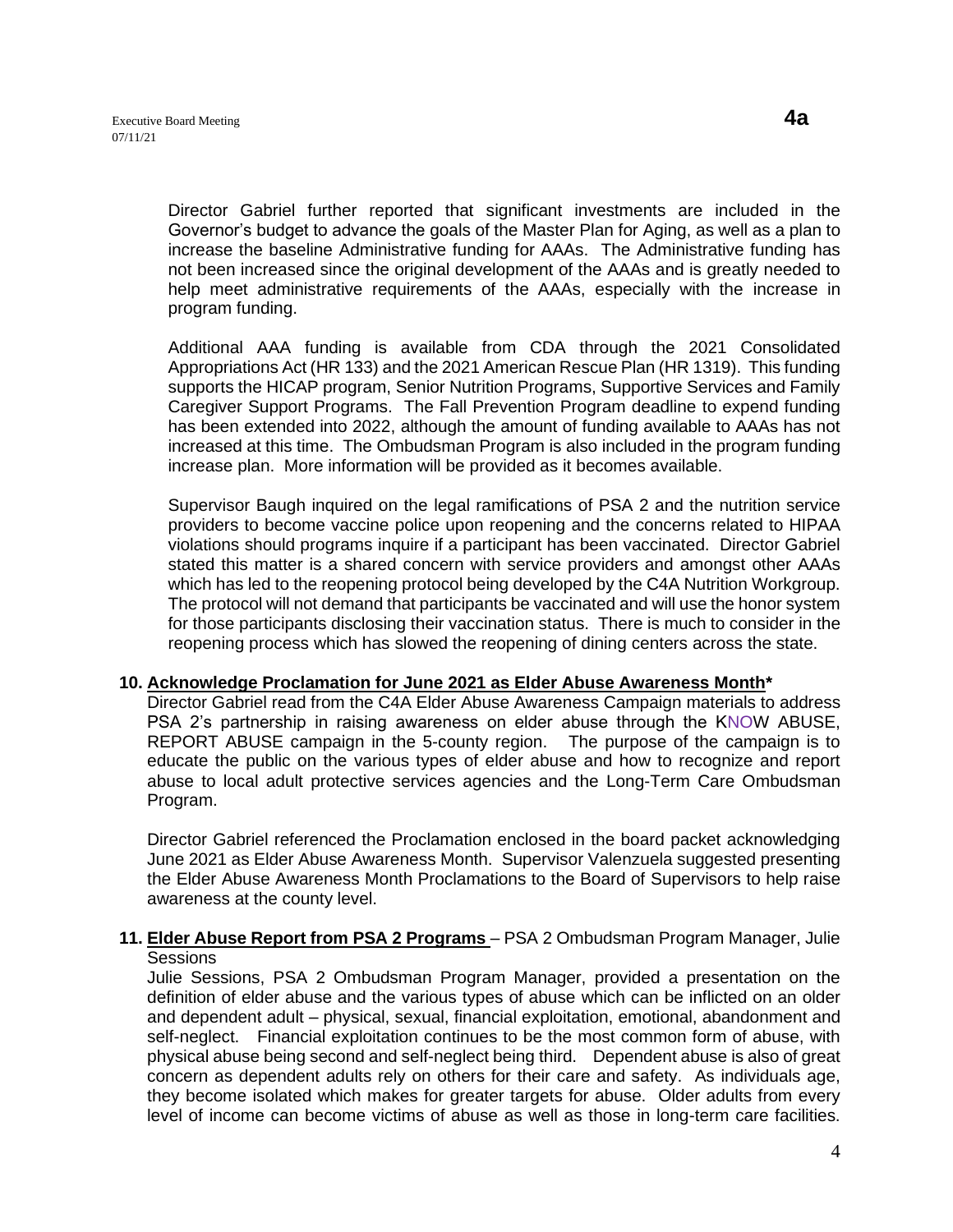Women, those aged 80 and older, and individuals with dementia are more likely to become victims of elder abuse. Those with mental health disorders and those suffering from substance abuse are also targets of elder abuse. The number one perpetrator is a middleaged son with substance abuse issues who is living with his mother. Many times, reports of abuse go unreported because the parent does not want to report their loved one. One in 24 cases is not being reported and the number of cases continues to rise. Americans lose over \$26 Billion dollars in financial abuse annually which leads to the loss of funding for older adults to meet their basic needs. Expanding elder abuse education in schools will help raise awareness for all ages and increased funding for elder abuse prevention will help to decrease elder abuse statewide. Be a sentinel - watch out for older adults and involve more public and legislators in advocating for older adults. Check in on parents and older neighbors more frequently. Ask questions when the situation becomes questionable and follow through with reporting concerns even when you do not have all the information at hand. The video prepared by the Ombudsman Program Manager for KIXE advertising on elder abuse awareness was shared with the meeting participants.

Director Gabriel continued by sharing the number of cases of elder abuse reported to Adult Protective Services (APS) and to the Ombudsman Program in each of the 5-counties last year: Lassen = 240, Modoc = 95, Shasta = 2,237, Siskiyou = 321 and Trinity = 203. Additionally, according to the Health Insurance Counseling and Advocacy Program (HICAP) Program Manager, scams related to the COVID-19 vaccine, social security and telephone scams have greatly accelerated targeting the older adult population.

Deputy Director of Trinity Co. Health and Human Services, and Advisory Council member, Mike Cottone, expanded on the importance of reporting incidents of elder abuse. Although the acceptance of the assistance offered to the victim is voluntary, the more reports submitted to APS will increase the times a Social Worker will respond to the victim. Eventually, a relationship will develop, and the Social Worker earns more trust with the victim. The victim then becomes more open to share experiences and accept services from APS. For online reporting, refer to [www.reporttoaps.org](http://www.reporttoaps.org/) for contact information for every county's APS agency.

Ms. Sessions addressed questions from the meeting participants.

#### **12. Approval to Redistribute Unspent Area Plan Funds for FY 2020/2021\***

Director Gabriel explained that due to the timing in determining if a contractual agreement would be offered to Lassen Senior Services, Inc., and due to the lack of nutrition and transportation services fully funded in Trinity Co. for FY 2020/2021, there remains an opportunity to spend-down Area Plan funds for Title III B Transportation, C-1 Congregate Meals and C-2 Home Delivered Meal services. Based on the Closeout process which occurs annually by July 31<sup>st</sup>, PSA 2 has the opportunity to redistribute the unspent funding. The amount available for reallocation is \$256,980. There are contracted service providers which have indicated via monthly reporting that their programs are currently overspent in FY 2020/2021 meaning they have contributed more than the required match. This makes them eligible to receive more PSA 2 funding. Redistributing the unspent funds will ensure the program dollars are used in the most efficient manner to avoid the return of the entire \$256,980 to CDA. There is a possibility of applying \$200,000 to overspent programs with a deadline to demonstrate expenses by June 30, 2021.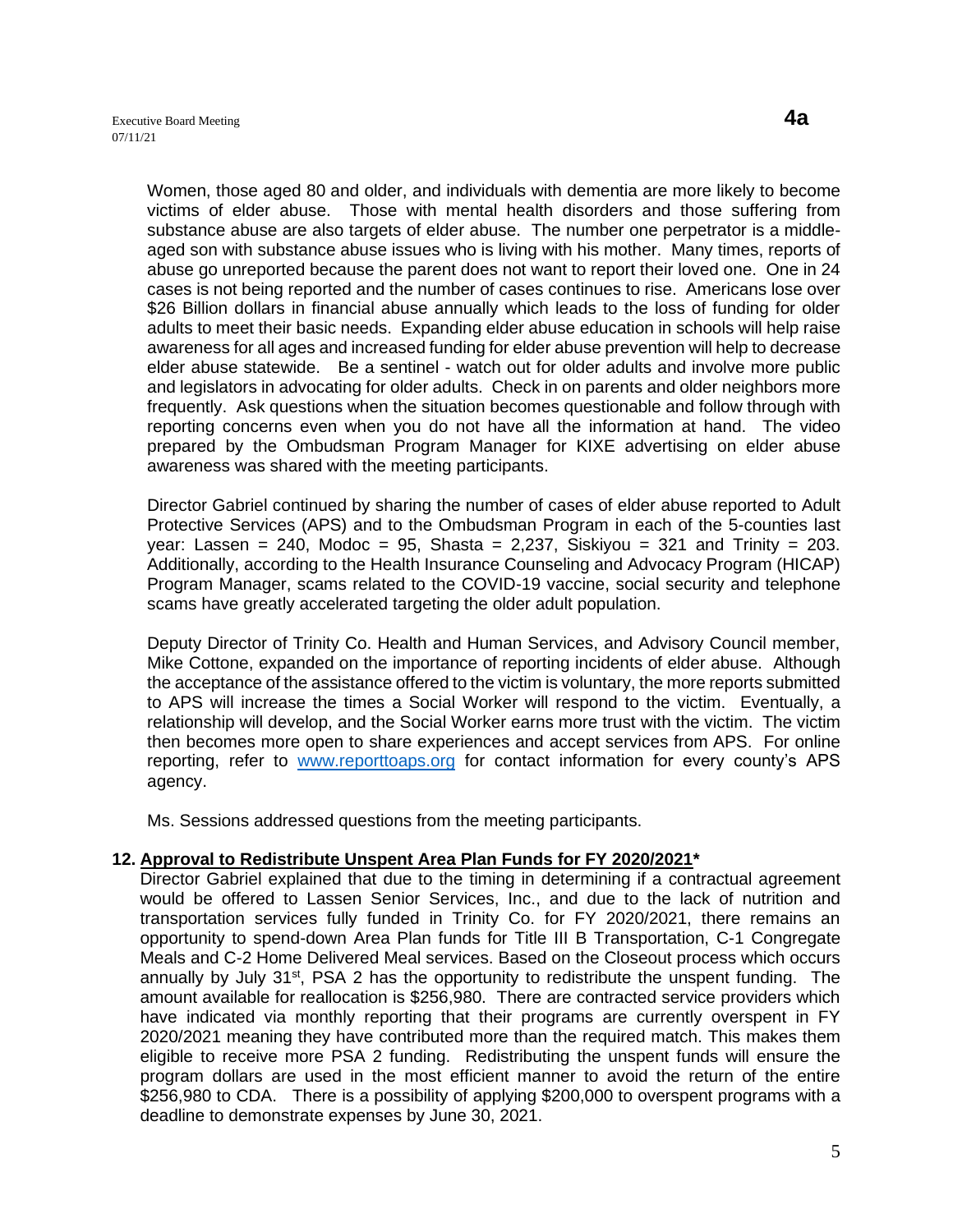#### **MSP: Supervisor Coe motioned to approve the Redistribution of Unspent Area Plan Funds for FY 2021/2022, seconded by Marie Ingram, all aye, motion carried.**

### **13. Advisory Council FY 2020/2021 Year End Activity Report**

Advisory Council Chairman, Clinton Davis, referred to the Advisory Council year-end report included in the meeting packet. Nancy Quirus addressed the role of the Advisory Council members to educate and advocate for older adults. Ms. Quirus summarized the efforts related to nutrition education for older adults shared with the PSA 2 Advisory Council. Indirect education is provided to older adults through the CalFresh Healthy Living program which provides labels attached to every senior meal served in the 5-county area with messages on nutrition education. Virtual education lessons were offered through Chico State University with participation in Siskiyou and Trinity Co. residents and was revised to be offered at the recent Trinity Co. Virtual Health Fair. The 5-day health fair reached 340 participants with the most participant interest in learning about drug, alcohol and tobacco use issues. Additional participation through Facebook Live added 286 participants with interest in mental health, dental health and nutrition. The updated Dietary Guidelines for Americans with specific guidelines for older adults was released and is posted on the PSA 2 website and will be presented to the Advisory Council for further discussion and exploration. Individual highlights in the guidelines are featured in the monthly nutrition inserts distributed in the senior brown box programs in all 5 counties. The CalFresh application access link is in the process of being added to the PSA 2 website to connect seniors to a program to improve their health and nutrition wellness. A CalFresh Healthy Living Dietician was hired to serve Lassen and Modoc Counties bringing the total of 3 dieticians to help promote senior nutrition education in the 5 county area. Food insecurity increased significantly during the pandemic. Local support and national partnerships with Feeding America have lessened the threat of food insecurity. Fliers are distributed to Shasta and Trinity Co. seniors for those in need of meals or groceries and information on Disaster SNAP benefits is also shared with seniors. Nancy also serves on the PSA 2 RFP review committee in support of nutrition programs in the current unfunded areas.

Advisory Council Chairman, Clinton Davis, address the ad hoc committee which was formed to address food access and assistance. Staci Wadley, with Dignity Health Connected Living (DHCL) in Shasta Co., stated that the committee was formed in an effort to reach regions like the Bieber area with food assistance. DHCL's connection with Feeding America allows them to identify and distribute food from local retailers to unserved areas with no other means of food assistance. DHCL has requested a waiver to be able to serve Bieber since the location is outside of Shasta Co. but remains an unserved area for food bank services. Mr. Davis added that the committee is looking at other areas of the PSA to become more aware and to determine if a similar need exists in the more food access challenged areas.

Another Advisory Council ad hoc committee is the Outreach Committee which provided input on the PSA 2 website. Efforts continue in improving social media contact to raise the level of awareness on PSA 2 services within the general older adult population.

Clinton addressed efforts related to the Master Plan for Aging and his involvement with the Triple A Council of CA (TACC). The needs of seniors in our region are shared at the TACC level in the hopes of the development of services to address older adult needs. He encouraged meeting participants to review the goals of the Master Plan for Aging at: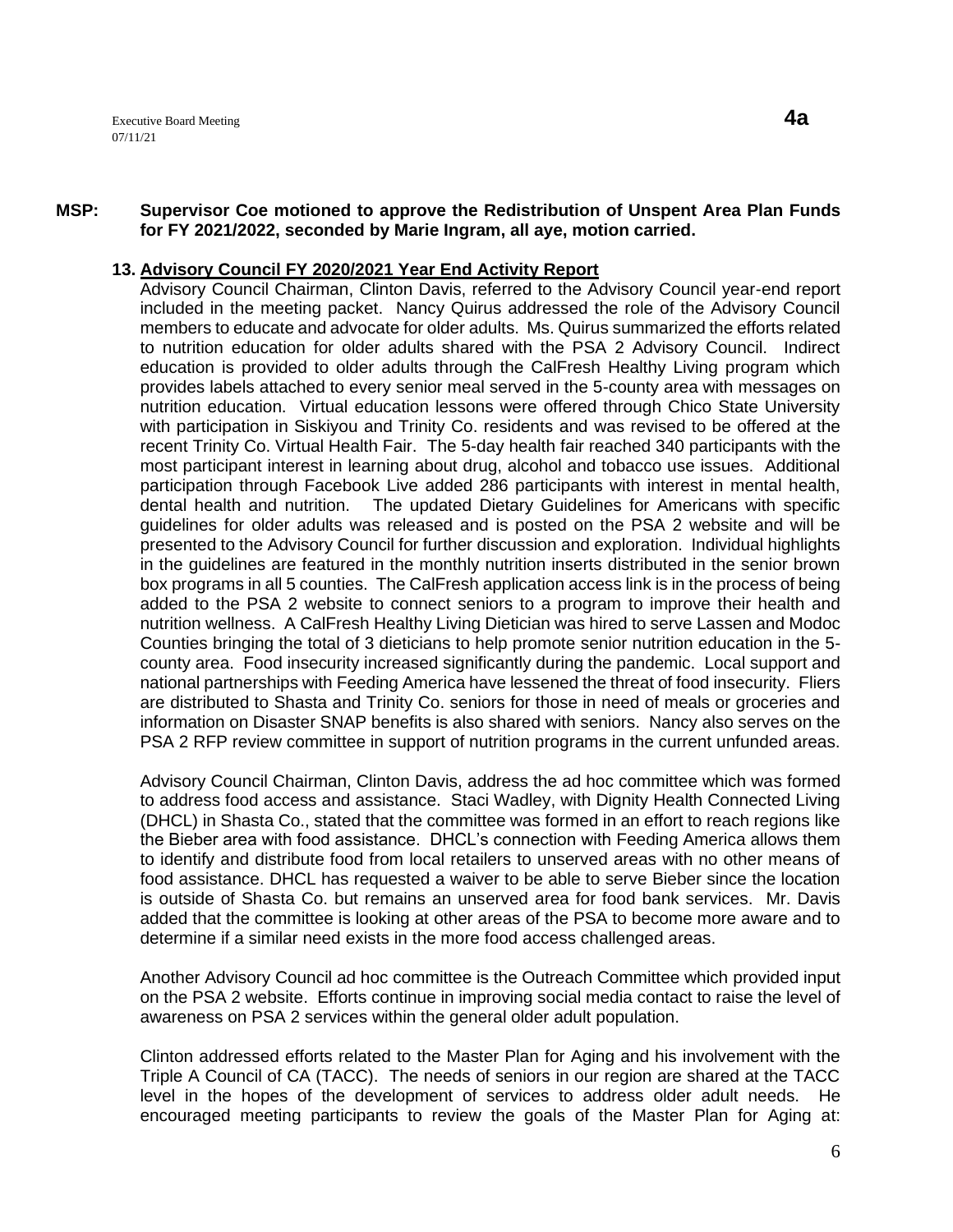[www.aging.ca.gov](http://www.aging.ca.gov/) and review the Equity on Aging efforts being made in CA. The plan is encouraging with significant funding for programs serving older adults. The last TACC meeting addressed the major concern of senior housing in CA and nationwide. With the cost of living on the rise, many seniors find themselves unprepared and facing homelessness. The Advisory Council will also be focusing on fall prevention awareness and education as falls have become a great risk to older adults which may lead to terminal injuries. End of life planning will also be addressed by the Advisory Council to present information to the public on how best to plan for end of life matters.

Supervisor Valenzuela expressed his appreciation toward the Advisory Council for their efforts in addressing their activities. Supervisor Baugh thanked the Advisory Council and their amazing team, the information they presented, and for the phenomenal work the group has been doing. Supervisor Valenzuela continued by stating that during the number of years he and Supervisor Baugh have served on the PSA 2 Executive Board, they have not seen a more active group in a long time.

**14. Advisory Council Member Appreciation** – Ed Valenzuela, Executive Board Chairman Director Gabriel acknowledged and praised the work of the Advisory Council. Even through the pandemic, the Advisory Council remained dedicated to their work in a creative manner to keep the process moving forward. The council remained focused in addressing the nutritional needs of the seniors and disseminating information to keep older adults informed. The development of additional objectives to address fall prevention awareness and supporting PSA 2 outreach overall is greatly appreciated. Director Gabriel agreed that this is the most engaged and active Advisory Council that PSA 2 has had the pleasure to work with in some time. Their dedication and passion in addressing the matters brought to the table are greatly appreciated.

Chairman Valenzuela added his appreciation for the group's accomplishments despite the vacancies on the council. He values the group immensely and his efforts to recruit members are in consideration of the best fit for the council. Marie Ingram concurred and expressed her appreciation for the energy the group has to provide information the older adults we serve.

### **15. New Business:**

The next virtual meeting of the Executive Board is scheduled for Monday, July 19, 2021 and the next virtual meeting of the Advisory Council is Friday, July 30, 2021.

#### **16. Old Business:**

Director Gabriel noted that the next Executive Board meeting will address the redistribution of the Families First Coronavirus Relief Act Funding. Additionally, agency staff is researching the possibility of reconvening for in-person meetings in the future.

### **17. Correspondence:**

Incoming – Letter from Lassen Senior Services dated June 1, 2021 Outgoing – Letter to Lassen Senior Services, Inc. dated May 14, 2021

– Notice of Security Incident to Lassen Senior Services Participants

- Letter to Lassen Senior Services dates June 11, 2021